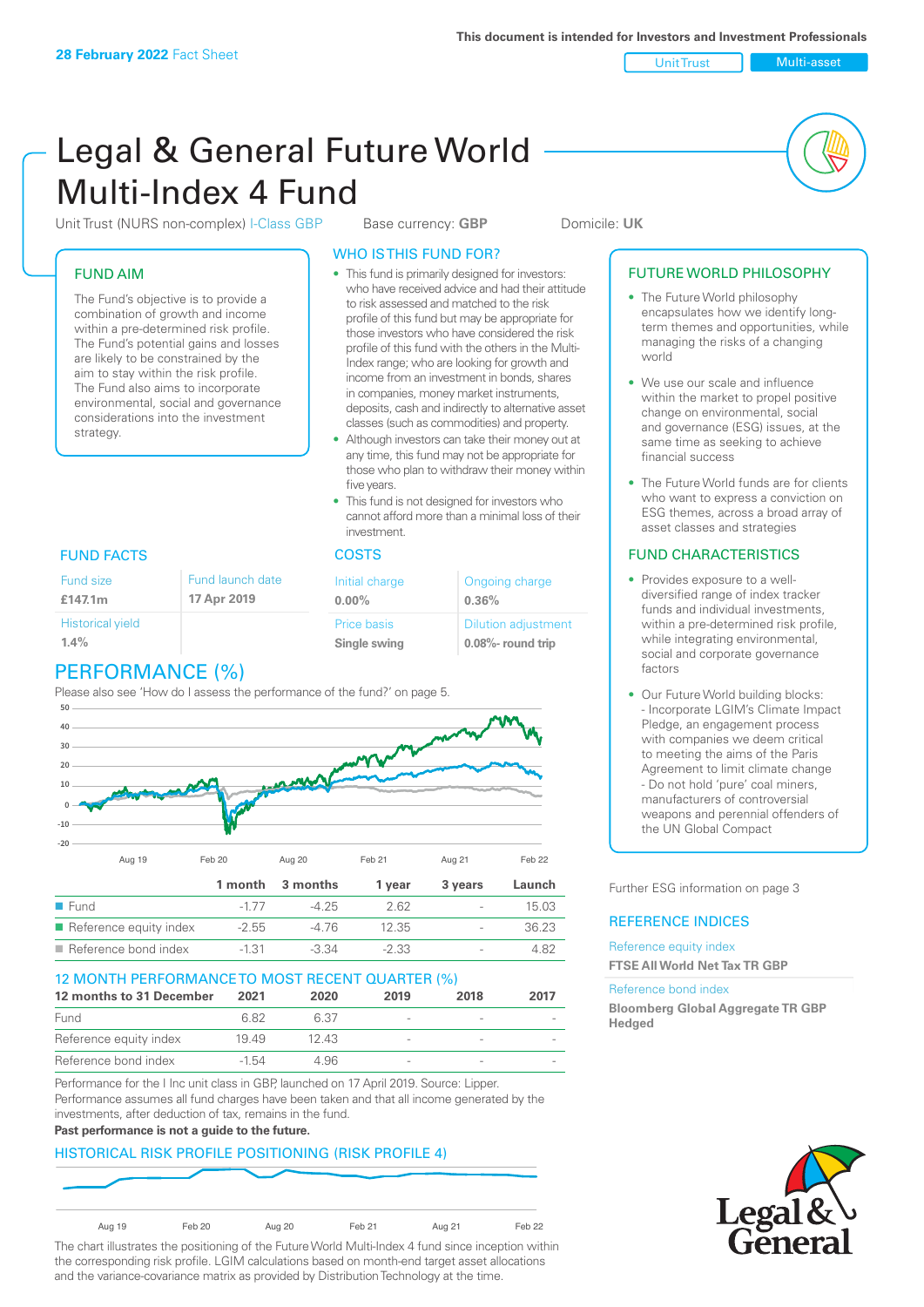Unit Trust (NURS non-complex) I-Class GBP

## PORTFOLIO BREAKDOWN

All data source LGIM unless otherwise stated. Totals may not sum due to rounding.





#### FUND MANAGERS

The fund managers have responsibility for managing the multi-index fund range. They are part of the Multi-Asset Funds (MAF) team in LGIM. This team focuses on designing and managing multi-asset funds that are tailored to match the specific objectives of various client types. The team sits within a wider Asset Allocation team which combines both depth of experience with a broad range of expertise from different fields, including fund management, investment consulting and risk management roles.

\*these holdings include allocations to quasi-sovereign bonds.

## TOP 10 HOLDINGS (%)

| L&G FW ESG Developed Equity Index Fund                    |     |  |
|-----------------------------------------------------------|-----|--|
| Cash                                                      | 9.8 |  |
| L&G FW ESG UK Equity Index Fund                           | 9.5 |  |
| <b>L&amp;G UK ESG Corporate Bonds ETF</b>                 | 7.0 |  |
| L&G Future World Global Credit Fund                       | 5.0 |  |
| L&G ESG Emerging Markets Government Bond (USD) Index Fund | 4.5 |  |
| L&G Global Inflation Linked Bond Index Fund               |     |  |
| L&G All Stocks Gilt Index Trust                           | 4.0 |  |
| L&G Future World ESG Japan Index Fund                     | 3.8 |  |
| L&G ESG GBP Corporate Bond 0-5Y ETF                       |     |  |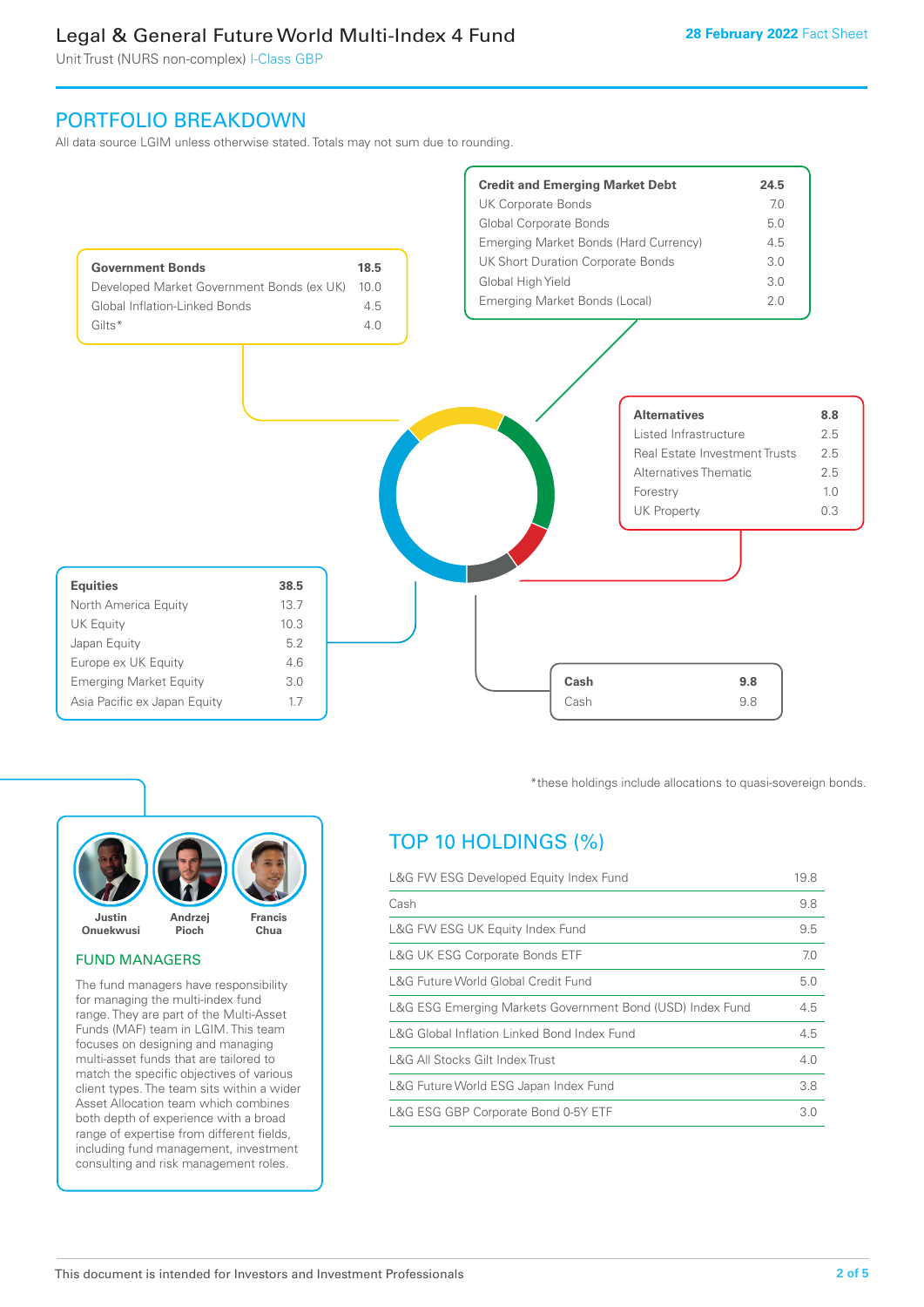Unit Trust (NURS non-complex) I-Class GBP

**58**

ESG score of comparator

## ESG COMMITMENT

From diesel emissions to oil spills, there have been many tangible examples in recent years of how failures in the way companies are run can have a harmful impact on the environment, society and investor returns. We believe responsible investing can mitigate the risk of such outcomes and has the potential to improve returns through the integration of environmental, social and governance (ESG) considerations, active ownership and longterm thematic analysis.

### ESG SCORE

We score companies based on environmental, social and governance factors. The ESG Score is aligned to our engagement and voting activities. As a result, this portfolio has an aggregate ESG Score of **63** versus a mainstream comparator of **58**.

ESG scores and carbon metrics are calculated for the portion of the portfolio that invests in LGIM's Future World funds.



#### ENVIRONMENTAL PERFORMANCE

**/100 /100**

Carbon dioxide (CO2) is the most significant contributor to greenhouse gas emissions which are driving climate change. Compared to the unadjusted comparator, the fund will have a different exposure to current and future sources of carbon dioxide emissions.



**63**

ESG score of fund

#### CARBON RESERVES INTENSITY

Carbon reserves are fossil fuels (coal, oil and gas) which, if burnt, will become the carbon emissions of the future. To meet global climate change targets, the unabated use of fossil fuels is expected to decline over time.

The figures below are a measure of the size of carbon reserves held by the fund's underlying companies.

**79%** Lower carbon reserves intensity than the unadjusted comparator



Tonnes of CO<sub>2</sub>e<sup>i</sup> per \$1 million **of enterprise value including cash (EVIC)**

The fund has 79% lower carbon reserves intensity<sup>ii</sup> compared to the unadjusted comparator.

The difference in carbon reserves intensity means that for every \$1 million invested in the fund, the exposure to carbon reserves through the underlying companies is reduced by an amount equivalent to **1586 tonnes of CO<sub>2</sub>e** compared to having invested in the unadjusted comparator.



**58%** Lower carbon footprint than the unadjusted comparator

#### CARBON FOOTPRINT

Following the global Paris Agreement on climate change, companies in all sectors are expected to reduce their emissions to prepare and adapt for a low-carbon economy.



**Tonnes of CO2 e per \$1 million of EVIC**

The fund has **58%** lower carbon footprint compared to the unadjusted comparator. Carbon footprint describes the relationship between the carbon emissions of a company and its EVIC<sup>ii</sup>.

The difference in carbon footprint means that the fund has selected companies where, for the same level of EVIC, the associated emissions<sup>iv</sup> are lower by 33 tonnes of CO<sub>2</sub>e compared to the unadjusted comparator<sup>v</sup>.



For further information please go to www.lgim.com/esginfo Ø

**The comparator for this fund is a bespoke asset-weighted blend\* of Solactive market-capitalisation indices in equities and credit. \*The blend will evolve over time in line with the actual asset allocation of the multi-asset fund.**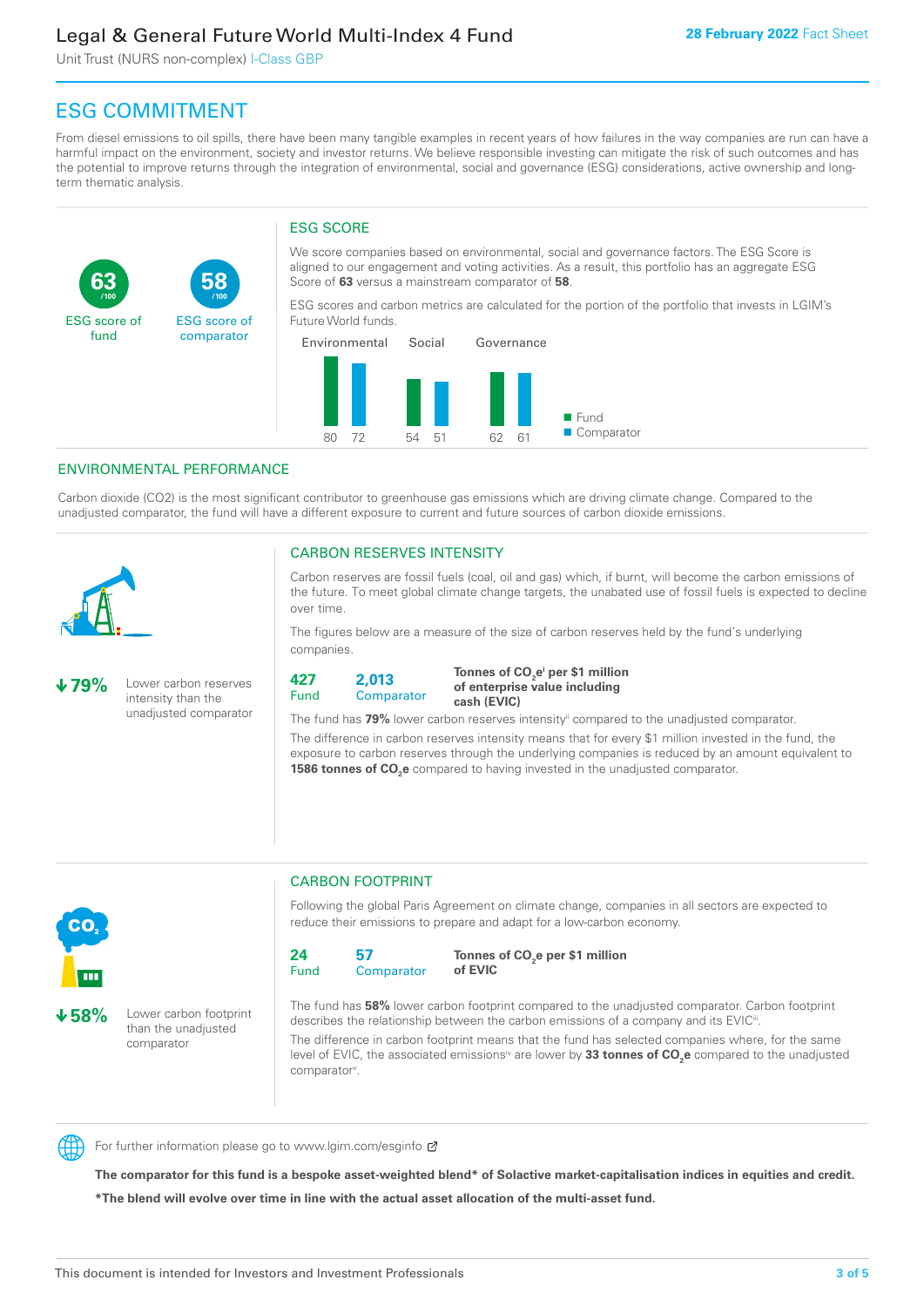Unit Trust (NURS non-complex) I-Class GBP

#### **NOTES**

 $^\mathrm{i}$  Carbon dioxide equivalent (CO<sub>2</sub>e) is a standard unit to compare the emissions of different greenhouse gases.

ii This metric looks at the embedded carbon in the fossil fuel reserves owned by a company, divided by a company's enterprise value (including cash), to adjust for company size. This represents a carbon reserves intensity score for a company.

iii The choice of this metric follows best practice recommendations from the **Task Force on Climate-related Financial Disclosures.**

iv Data on carbon emissions from a company's operations and purchased energy is used.

v This measure is the result of differences in the weights of companies between the index or the fund and the comparator, and does not depend on the amount invested in the fund. It describes the relative 'carbon efficiency' of different companies in the comparator (i.e. how much carbon was emitted per unit of sales) or in the fund, not the contribution of an individual investor in financing carbon emissions.

#### **Third Party Disclaimers and Information**

Unless otherwise indicated all data contained in this factsheet is sourced from Legal & General Investment Management Limited. Where this document contains third party data ("Third Party Data"), we cannot guarantee the accuracy, completeness or reliability of such Third Party Data and accept no responsibility or liability whatsoever in respect of such Third Party Data, or in respect of any loss or damage suffered by you, your client or any other party arising in connection with either the provision of Third Party Data or any inaccuracies, errors or omissions, regardless of cause in any Third Party Data.

Where we use third party data within this document, it is never used directly and instead it forms the basis of our own calculations; we do so under licence and with the providers' legal permission.

While all reasonable endeavours are taken to ensure the data provided is accurate, it is important to note that the data providers assume no responsibility for errors or omissions and cannot be held liable for damage arising from our use of their data within our calculations. Information is for recipients' internal use only.

Source: HSBC© HSBC 2021.

Powered by Refinitiv Information.

Powered by Sustainalytics 2021.

Source: ISS.